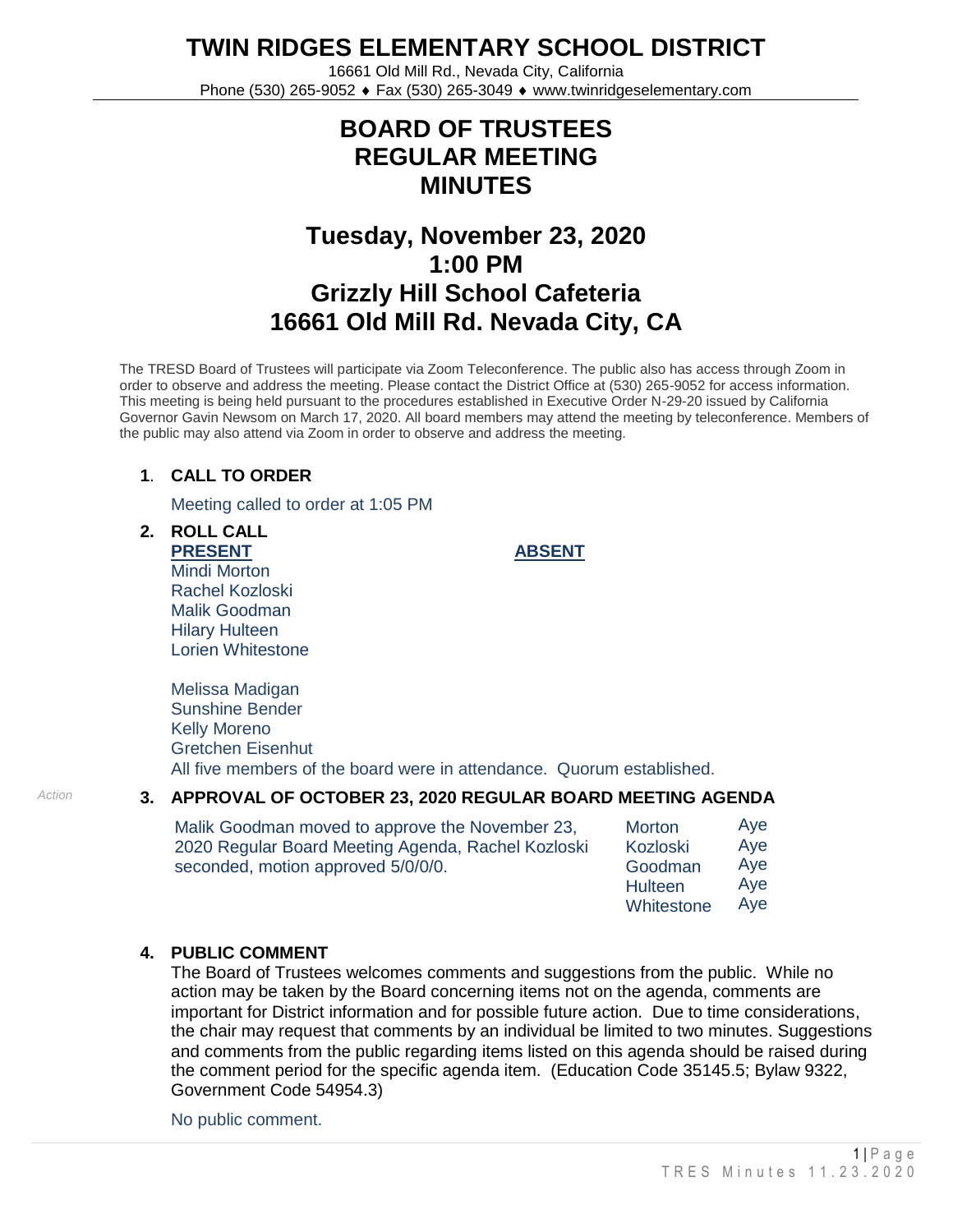*Action* **5. CONSENT ITEMS.** *These items are expected to be routine and non-controversial. The Board will act upon them at one time without discussion. Any Board member, staff member or interested party may request that an item be removed from the consent agenda for discussion.* **A.** Approval of October 13, 2020 Regular Board Meeting Minutes **B.** Approval of Warrants for October <sup>2020</sup> Malik Goodman moved to approve the consent items including the October 13, 2020 Regular Board Meeting Minutes and the Warrants for October 2020, Rachel seconded. Motion approved by the following 5/0/0/0 vote: **MEMBER** Mindi Morton Rachel Kozloski Malik Goodman Hilary Hulteen Lorien Whitestone **VOTE** AYE AYE AYE AYE AYE **6. REPORTS** *Discussion/Info.* **A.** Washington School Report No Washington School Report. *Discussion/Info.* **B.** Teachers Report No Teachers Report/Response to Board Inquiry. **Table this item to a later date.** *Discussion/Info.* **C.** Board Report Hilary Hulteen expressed concerns about how COVID messages are being conveyed to staff. **7. DISCUSSION/ACTION ITE**M**S** *Discussion/Action* **A.** Interim Budget Darlene Waddle was not in attendance. **Table this item. Add to December 2020 agenda.** *Discussion/Action* **B.** Facilities Inspection Report Update The Board would like to revisit this item in January 2021. **Add to January 2021 agenda.** *Discussion/Action* **C.** Set December Organizational Meeting Date The Board set the organizational meeting for Tuesday, December 15, 2020 at 1:00 PM. *Discussion/Action* **D.** Board Policy Review Update The TRESD Board of Trustees will continue to review board policies for approval on a monthly basis. *Discussion/Action* **E.** Superintendent's Report No Superintendent's Report. **8. PUBLIC COMMENT ON CLOSED SESSION ITEMS** No public comment on closed session items. **9. CLOSED SESSION** 

**A.** Public Employee Discipline/Dismissal/Release (Government Code § 54957(b))

Regular session recessed at 1:42. Closed session convened at 1:48.

 $2|P \text{ a } q e$